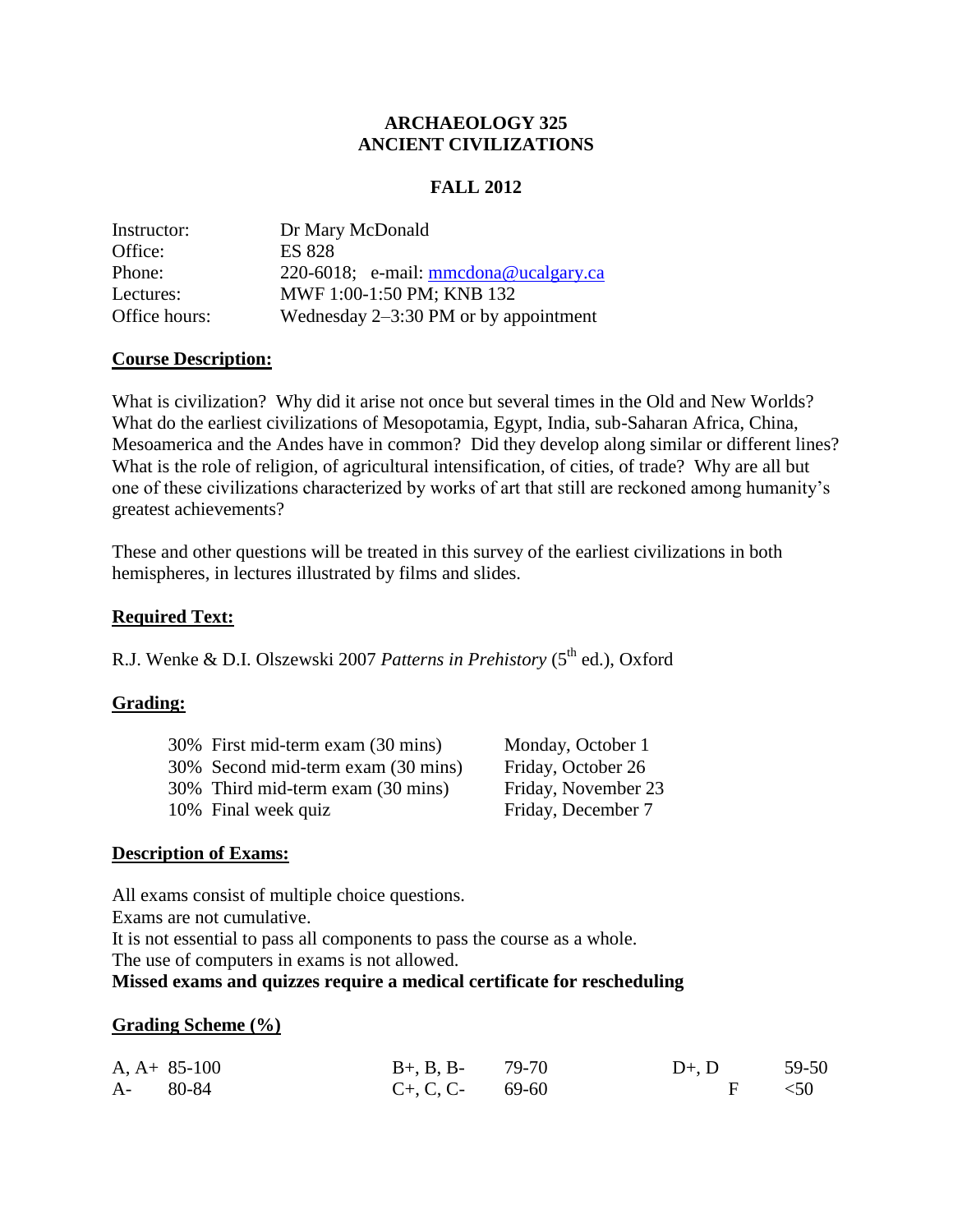#### **Lecture and reading schedule:**

This schedule is approximate. Timing may vary. Films will be shown to supplement some lectures.

**Students are responsible for their own note taking. Blackboard notes are minimal outlines and are not a substitute for in-class note-taking**. Please be on time and prepared for lectures. Preparation involves completing the required readings before attending class.

**Week 1:** September 10, 12, 14 --Introduction. Ancient civilizations defined. --Approaches to the study of ancient civilizations. Reading: Wenke & Olszewski chapter 7

**Week 2:** Sept 17, 19, 21 --Mesopotamia. Background to the civilization --The study of ancient civilization: an archaeological approach Reading: chap 8 to p. 341

**Week 3:** Sept 24, 26, 28 --Early Mesopotamian civilization. --A history of Mesopotamian civilization. Reading: chap. 8, p. 341 ff.

**Week 4:** Oct. 1, 3, 5 **1 st mid-term exam: Monday Oct. 1** --Features of the Mesopotamian civilization

**Week 5:** Oct. 10, 12 --Background to civilization in Egypt. --A history of the Egyptian civilization Reading: chap 9

**Week 6:** Oct. 15, 17, 19 --Features of the Egyptian civilization --Mesopotamian and Egyptian civilizations compared

**Week 7:** Oct. 22, 24, 26 --The Indus civilization **2 nd mid-term exam: Friday Oct. 26** Reading: chap. 10

**Week 8:** Oct. 29, 31, Nov. 2 --The earliest civilization in sub-Saharan Africa --Development of the North Chinese civilization Reading: chap. 11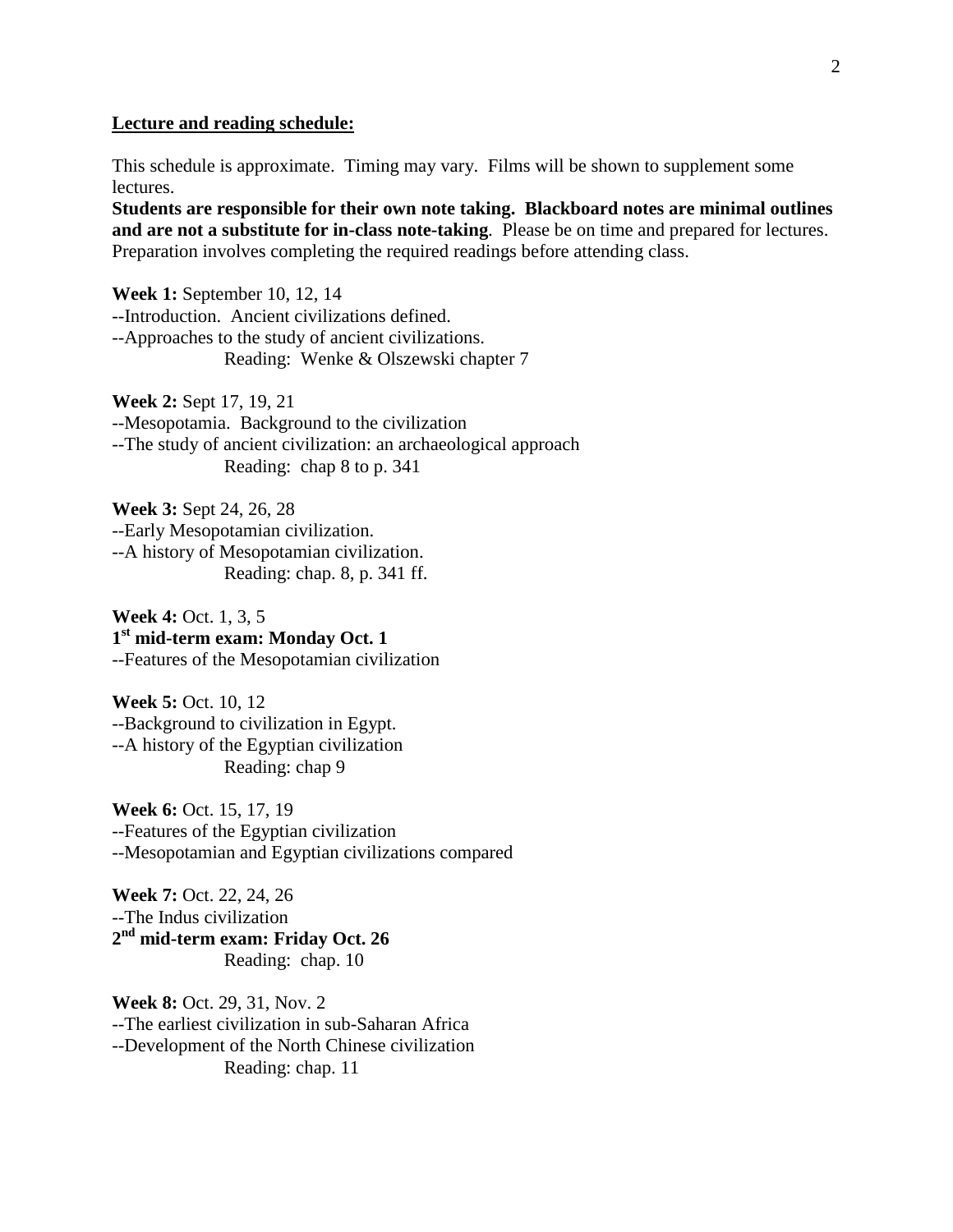**Week 9:** Nov. 5, 7, 9 --Features of the North Chinese civilization

**Week 10:** Nov. 14, 16 --Background to civilization in Mesoamerica --Civilization in Mesoamerica: the Maya Reading: chap. 13

**Week 11:** Nov. 19, 21, 2 3 --Civilization in Mesoamerica: the Aztecs. **3 rd mid -term exam: Friday Nov. 23**

## **Week 12:**

--Background to civilization in the Andes --Features of the Andean civilization Reading: chap. 14

**Week 13:** --Ancient civilizations: a summary **Final quiz; Friday Dec. 7.**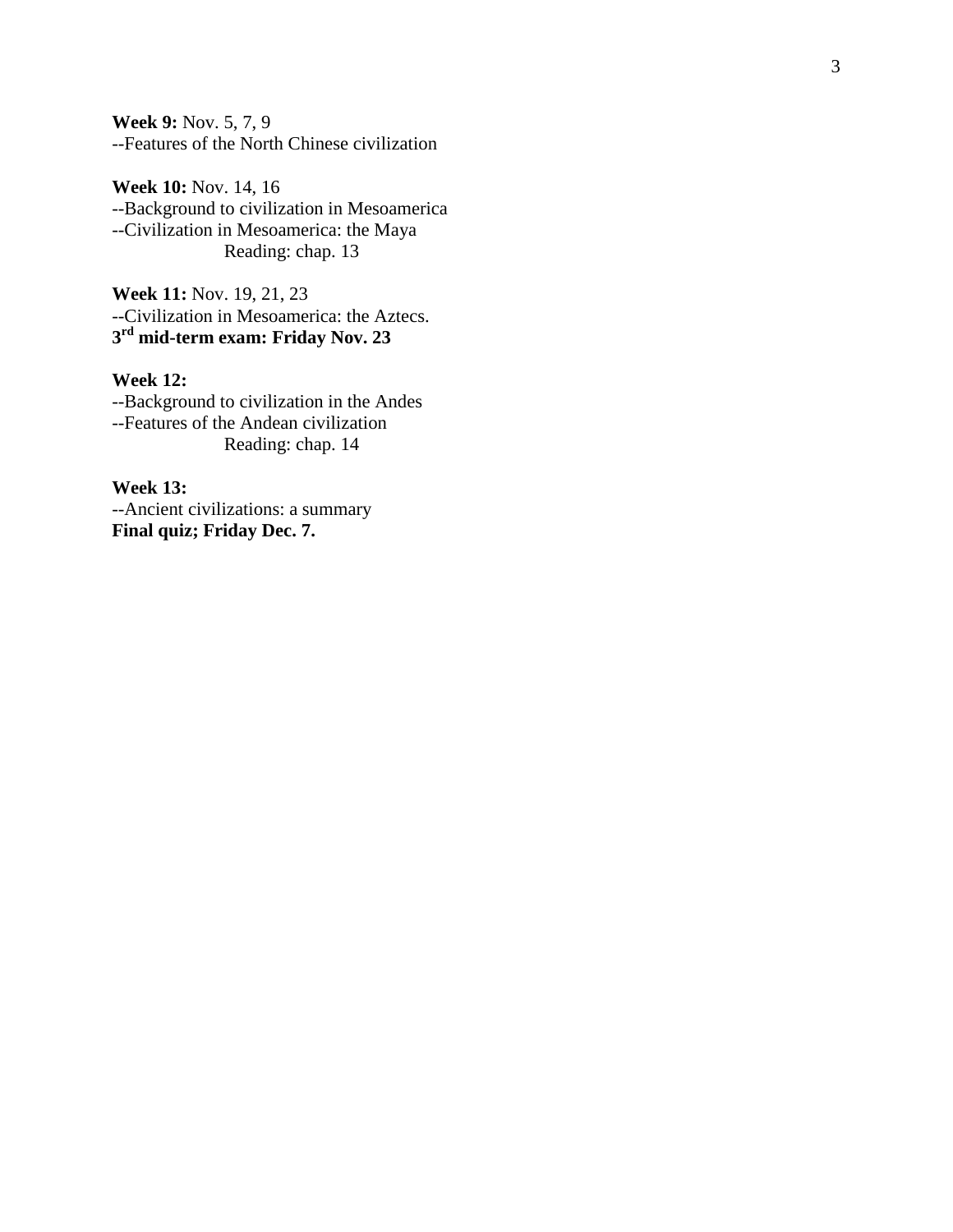# **ADDITIONAL CONTENT**

#### **Writing Across the Curriculum**

Writing skills are not exclusive to English courses and, in fact, should cross all disciplines. The University supports the belief that throughout their University careers, students should be taught how to write well so that when they graduate their writing abilities will be far above the minimal standards required at entrance. Consistent with this belief, students are expected to do a substantial amount of writing in their University courses and, where appropriate, instructors can and may use writing and the grading thereof as a factor in the evaluation of student work. The services provided by the Writing Centre in the Effective Writing Office can be utilized by all undergraduate and graduate students who feel they require further assistance.

#### **Academic Accommodation Policy**

The purpose of academic accommodation is to provide students with documented disabilities equal opportunity to master the essentials of a post-secondary education. Students with disabilities at the University of Calgary have met all admission requirements but may have done so with the use of accommodations. Similarly, they are expected to meet all academic and nonacademic requirements. Adaptive technology and other academic accommodations do not relieve students of their responsibility to develop the essential skills and abilities expected of all students.

Please refer to the following web link for detailed information: <http://www.ucalgary.ca/drc/node/71>

#### **Disability Resource Centre Accommodations**

It is the responsibility of the student to request academic accommodations. If you are a student with a documented disability who may require academic accommodation and have not registered with the Disability Resource Centre, please contact their office at  $(403)220-8237$ .

Students who have not registered with the Disability Resource Centre are not eligible for formal academic accommodation. Students are also required to discuss their needs with the instructor no later than fourteen (14) days after the start of the course.

#### **Freedom of Information and Protection of Privacy Act**

The University of Calgary is committed to protecting the privacy of individuals who work and study at the University or who otherwise interact with the University in accordance with the standards set out in the Freedom of Information and Protection of Privacy Act.

Please refer to the following link for detailed information: <http://www.ucalgary.ca/secretariat/system/files/foip%20overview.pdf>

#### **Academic Misconduct**

Academic dishonesty is an unacceptable activity at the University of Calgary and students are **strongly advised** to read the Student Misconduct section of the University Calendar. Quite often, students are unaware of what constitutes academic dishonesty or plagiarism. The most common are: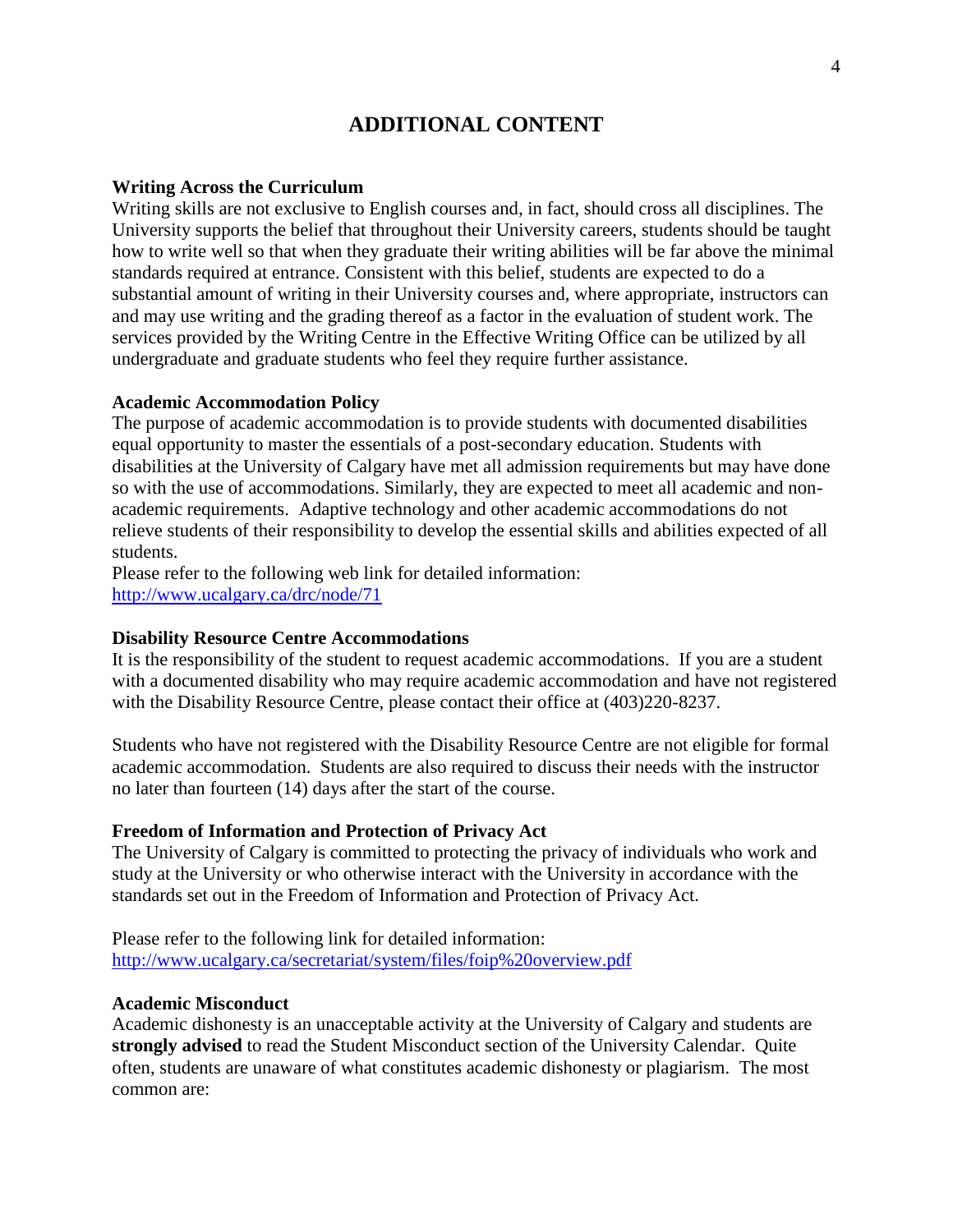- 1) Presenting another student's work as your own
- 2) Presenting an author's work or ideas as you own without proper referencing
- 3) Using work completed for another course

This activity will not be tolerated and students conducting themselves in this manner will be dealt with according to the procedures outlined in the University Calendar.

For detailed information on what constitutes academic misconduct, please refer to the following link:

<http://www.ucalgary.ca/pubs/calendar/current/k-2-1.html>

## **Plagiarism**

Plagiarism involves submitting or presenting work as if it were the student's own work when it is not. Any ideas or materials taken from another source written, electronic, or oral must be fully and formally acknowledged. Plagiarism includes but is not limited to:

(a) The work submitted or presented was done, in whole or in part, by an individual other than the one submitting or presenting the work (this includes having another impersonate the student or otherwise substituting the work of another for one's own in an examination or test),

(b) Parts of the work are taken from another source without reference to the original author,

(c) The whole work (e.g., an essay) is copied from another source, and/or,

(d) A student submits or presents work in one course which has also been submitted in another course (although it may be completely original with that student) without the knowledge of or prior agreement of the instructor involved.

While it is recognized that scholarly work often involves reference to the ideas, data and conclusions of other scholars, intellectual honesty requires that such references be explicitly and clearly noted. Plagiarism is an extremely serious academic offence.

It is recognized that clause (d) does not prevent a graduate student incorporating work previously done by him or her in a thesis or dissertation.

## **Emergency Evacuation Assembly Points**

In the event of an emergency that requires evacuation, please refer to the following link to become familiar with the assembly points for the class: <http://www.ucalgary.ca/emergencyplan/assemblypoints>

#### **Safewalk Information**

Campus Security, in partnership with the Students' Union, provides the Safewalk service, 24 hours a day to any location on Campus including the LRT, parking lots, bus zones and University residences. Contact Campus Security at (403) 220-5333 or use a help phone, and Safewalkers or a Campus Security Officer will accompany you to your campus destination.

## **Faculty of Arts Program Advising and Student Information Resources**

 Have a question, but not sure where to start? The new Faculty of Arts Program Information Centre (PIC) is your information resource for everything in Arts! Drop in at SS110, call us at 403-220-3580 or email us at [artsads@ucalgary.ca.](mailto:artsads@ucalgary.ca) You can also visit the